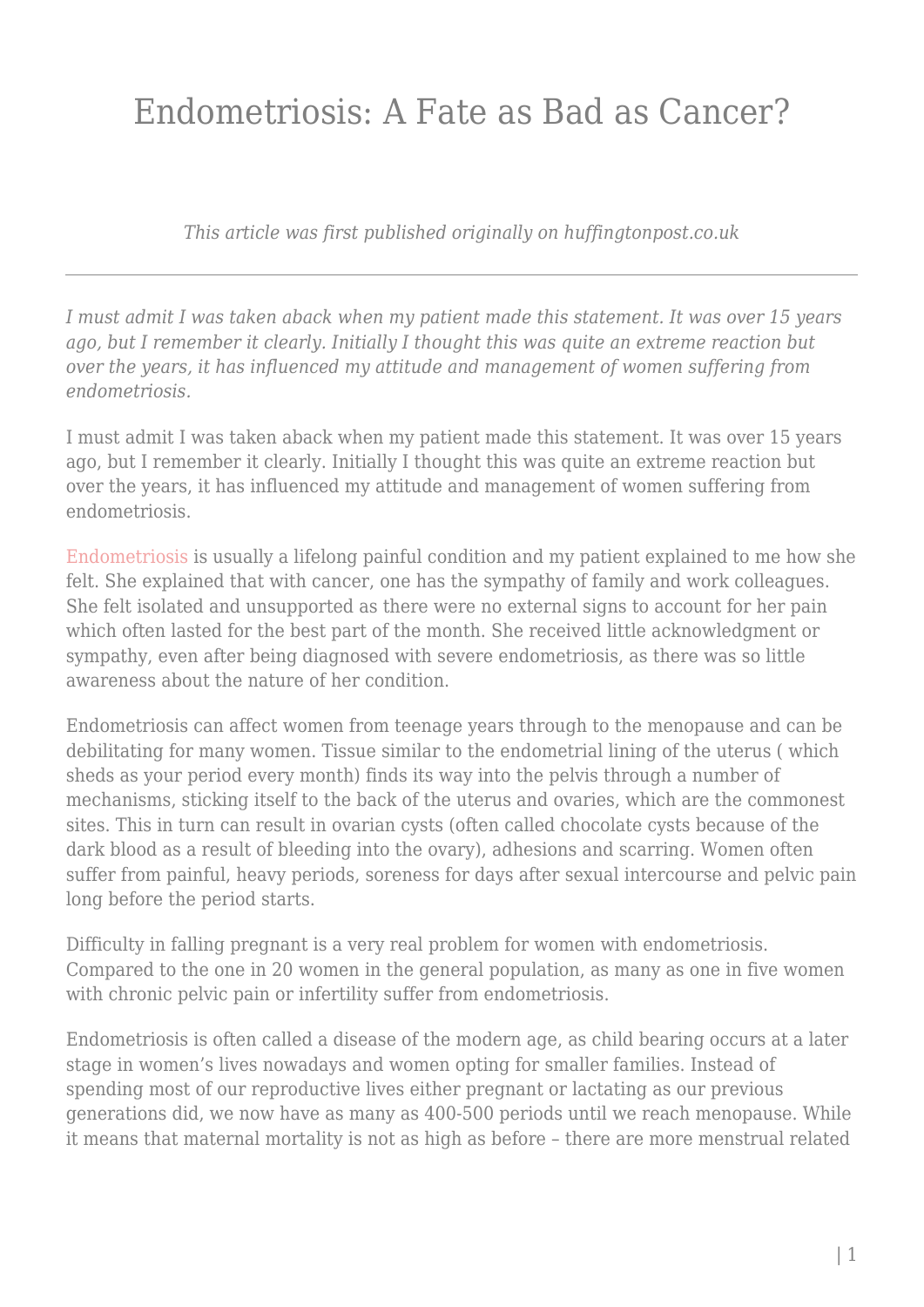## Endometriosis: A Fate as Bad as Cancer?

problems such as endometriosis[, fibroids,](http://www.nhs.uk/Conditions/fibroids/Pages/Introduction.aspx) [PCOS](http://londongynae.co.uk/polycystic-ovary-syndrome), lost days of work from painful and heavy periods.

As a laparoscopic (keyhole) surgeon and consultant gynaecologist with over thirty years of medical experience, I have seen, diagnosed and successfully treated many patients with endometriosis. There is no known cure for endometriosis but early diagnosis is key so appropriate treatment of symptoms can be offered..

What advice would I give young women of today?

Be aware of your own body and note any changes. You need to seek medical advice, if over the counter painkillers such Feminax and Neurofen do not settle your period pains or your day to day life is being affected by pelvic pain.

Keep a pain and menstrual calendar so when you meet your doctor, you have all the information ready.

Periods may make endometriosis symptoms worse. If you are not trying for a pregnancy, consider effective hormonal contraception such as the Pill, Mirena coil or implant that keeps your periods at a minimum. If taking the Pill, be aware you can take it back to back without a break. There is no medical reason to have a bleed whilst on th[e Pill](https://www.huffingtonpost.co.uk/dr-nitu-bajekal/life-without-periods-contraceptive-pill_b_7922080.html). Your symptoms will usually improve on the Pill, unless there are large chocolate endometriotic cysts that need keyhole surgery (laparoscopy).

If there is a family history of endometriosis, you are at a higher risk of having the condition. If your symptoms tie in with endometriosis, speak to your doctor about your concerns. Sometimes, irritable bowel syndrome or pelvic inflammatory disease can cause confusion with diagnosis. An ultrasound scan and blood tests can be helpful in some cases. However, one can have a lot of pain with just a few spots of endometriosis that will not be seen on a pelvic scan.

The most definitive way of diagnosing the condition is by doing a [laparoscopy,](http://nitubajekal.co.uk/laparoscopy) as biopsies can be taken. Ovarian cysts and scar tissue can be dealt with at the same time to help relieve pain and improve fertility chances.

In my experience, reducing dairy intake and a diet rich in vegetables, fruits, beans and whole grains tends to improve symptoms. Acupuncture, breathing techniques, yoga and regular exercise can all help with pain management.

As a gynaecologist, I firmly believe if women have access to the right information, they are